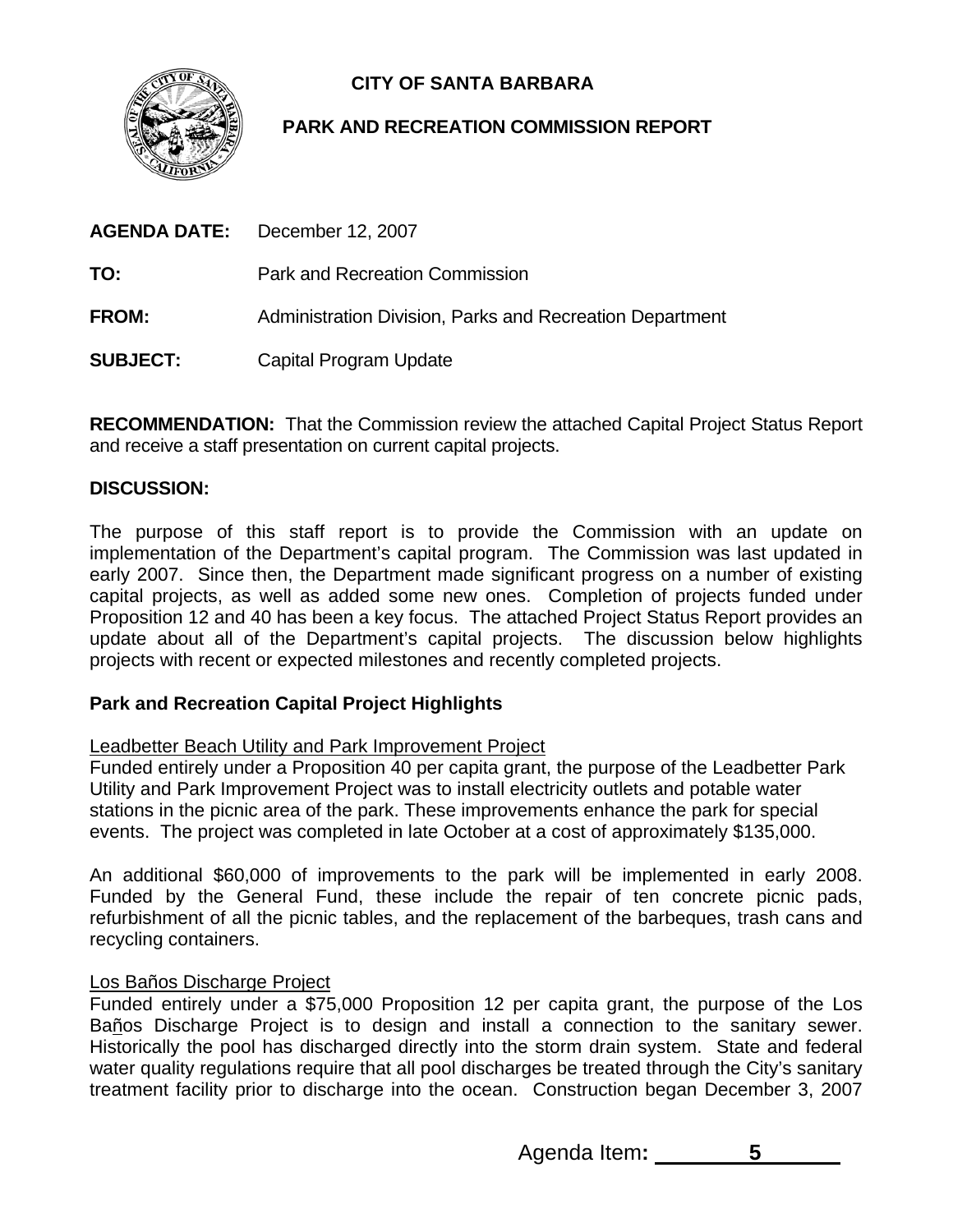and will be complete in early January 2008. The project does not disrupt programming at Los Baños.

#### Franceschi Park Entrance and Parking Rehabilitation

Funded under a \$300,000 Proposition 12 Per Capital Grant, the purpose of the project is to remove and replace the existing asphalt paving from the park entrance at Franceschi Road through the parking lot. In addition to this long-needed paving repair, drainage flow will be improved to protect the planted slopes below the driveway from erosion. Construction began in November and completion is anticipated by late December 2007.

#### Tennis Lighting Control Project

Funded under a \$57,000 Proposition 12 Per Capita Grant and \$10,000 from the General Fund Capital Program, the purpose of the Tennis Lighting Control Project is to install ondemand lighting at both the Municipal and Las Positas Tennis Courts. The existing court lights will be retrofitted with on-demand switches so that the tennis courts will only be lit at night when they are in use. It is anticipated that this project will result in reduced energy consumption and operational budget savings. Construction began in November and will be completed in December.

#### Dwight Murphy Park Concrete Mow Strips and Sports Fencing

Funded under a \$103,191 Proposition 12 Per Capita Grant, the purpose of the project is to install 1,350 lineal feet of concrete curbing and replace approximately 1,855 lineal feet of sports field fencing. Installed on top of the concrete curbing, the fencing will be 5-6 feet high chain link fence and galvanized steel posts. The concrete curbing functions as a mow strip and will allow the Parks Division to eliminate the use of herbicides in the park. The concrete curbing is complete and it is anticipated that the new sports fencing will be complete in December 2007.

#### Bohnett Pocket Park

The purpose of this project is to construct a small passive pocket park for daytime use, including quiet sitting areas for "brown bag" lunches, whimsical art elements for children, and an interpretive feature regarding the water quality treatment of the Westside Summer Urban Runoff Facility. The primary concept for the park includes an abstract framework and footprint of a craftsman cottage. The landscape is comprised mostly by riparian native plants and will integrate with the Old Mission Creek Restoration area. The final plans are complete and the project will go out to bid in January 2008. It is anticipated that project construction will begin in April 2008 and be complete in June 2008. This project is funded by the General Fund (\$175,000), a Community Development Block Grant of \$150,000, a State Park and Recreation Grant of \$201,000, and \$27,000 from the Bohnett Family. The total project cost is \$553,000.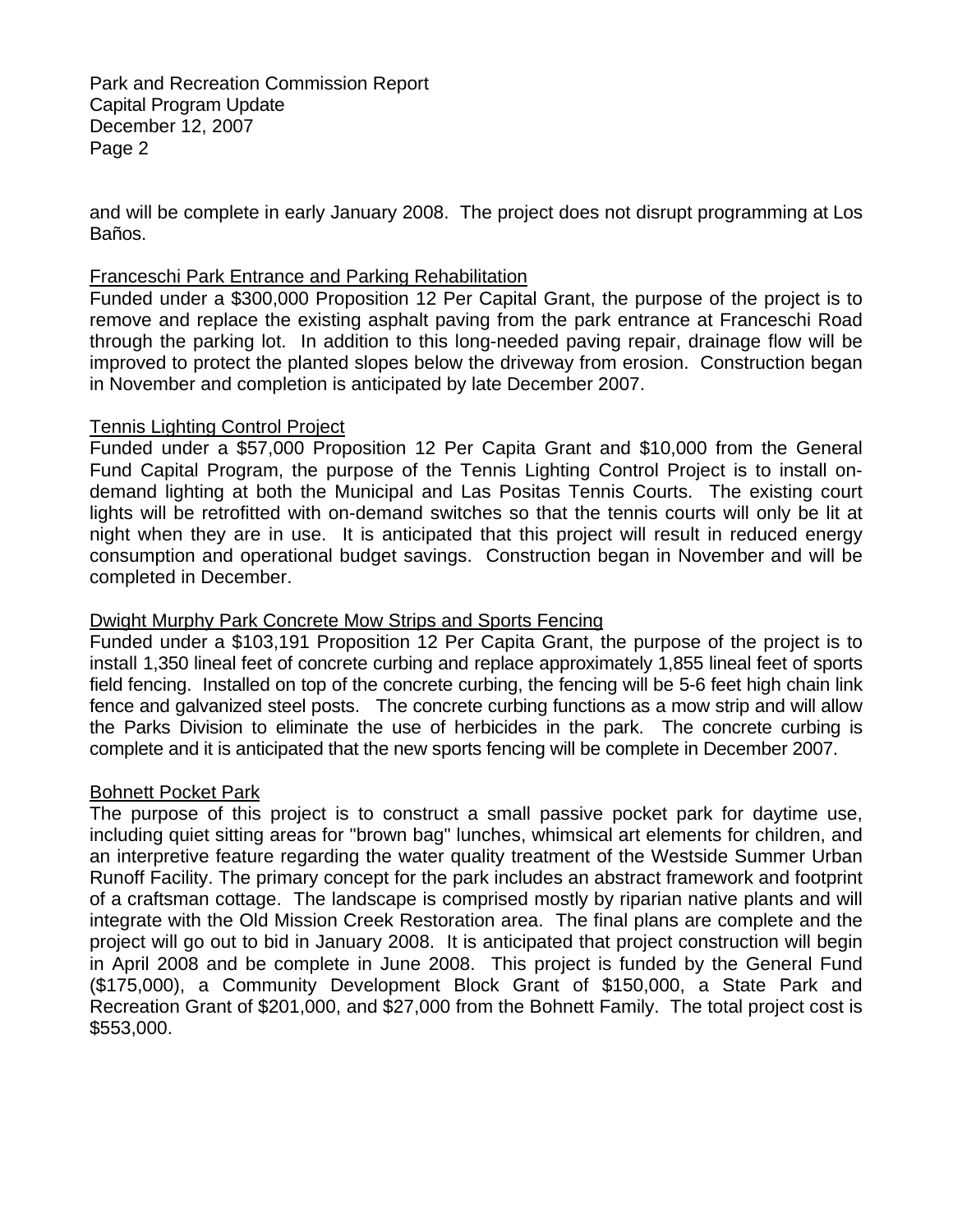#### Parma Park- Stanwood Entrance and Equestrian Staging Area

Funded by the Parma Trust, the purpose of this project is to improve the entry to Parma Park at Stanwood Drive by installing a decorative gate and stone columns, repairing the asphalt entry road, and reconfiguring the informal parking lot to provide a better surface and configuration for equestrians. Technical studies and preliminary design plans are underway and scheduled for completion in February 2008. Environmental review and permitting as well as final plans will be completed by Fall 2008. It is anticipated that project construction could begin in February 2009. Current project cost estimates of \$330,000 are very preliminary and will be more developed as the project progresses.

### Los Baños Deep End Wall Repair and Re-plastering

Funded through the General Fund, the purpose of this project is to remove and replace the deep end wall and to re-plaster the pool. The deep end wall has been leaking for a number of years. The pool also needs re-plastering. The project design is 95% complete and staff is awaiting a revised cost estimate before completing the design. Preliminary cost estimates for project construction are \$437,000 with a total project cost of \$500,000. Construction will require closure of the pool between June and August 2008. To help alleviate the impact to swimmers, many of the summer swimming programs will be scheduled at Santa Barbara High School.

### Plaza Vera Cruz

The purpose of the Plaza Vera Cruz project is to install a series of park improvements, including construction of concrete paths leading to the existing playground, benches, lighting, reconstruction of all alley paving, and replacing existing wood utility pole bollards with steel posts and chain. A new irrigation system and expanded planting beds will be installed with a concrete mow strip to facilitate edging and eliminate the need to use herbicides. Current project funding includes \$471,000 from the Redevelopment Agency and \$16,000 from Santa Barbara Beautiful. The Santa Barbara Beautiful funds will be used for landscape plants, plant installation and a boulder/plaque with historical information and recognition of SBB donation. Project plans are almost complete. It is anticipated that this project will go out to bid for construction in January 2008.

### Carrillo Recreation Center Rehabilitation

Work on the rehabilitation of the Carrillo Recreation Center has focused on developing a scope of work within the limits of the RDA funding of \$3.5 million. Assessments of the structure are being completed. The primary elements will be seismic reinforcement and accessibility, with secondary priorities including upgrading electrical, heating/cooling/ventilation systems, and window replacement. Choices will need to be made to scale the project to the current level of funding. A complete project schedule cannot be developed until the project scope is finalized.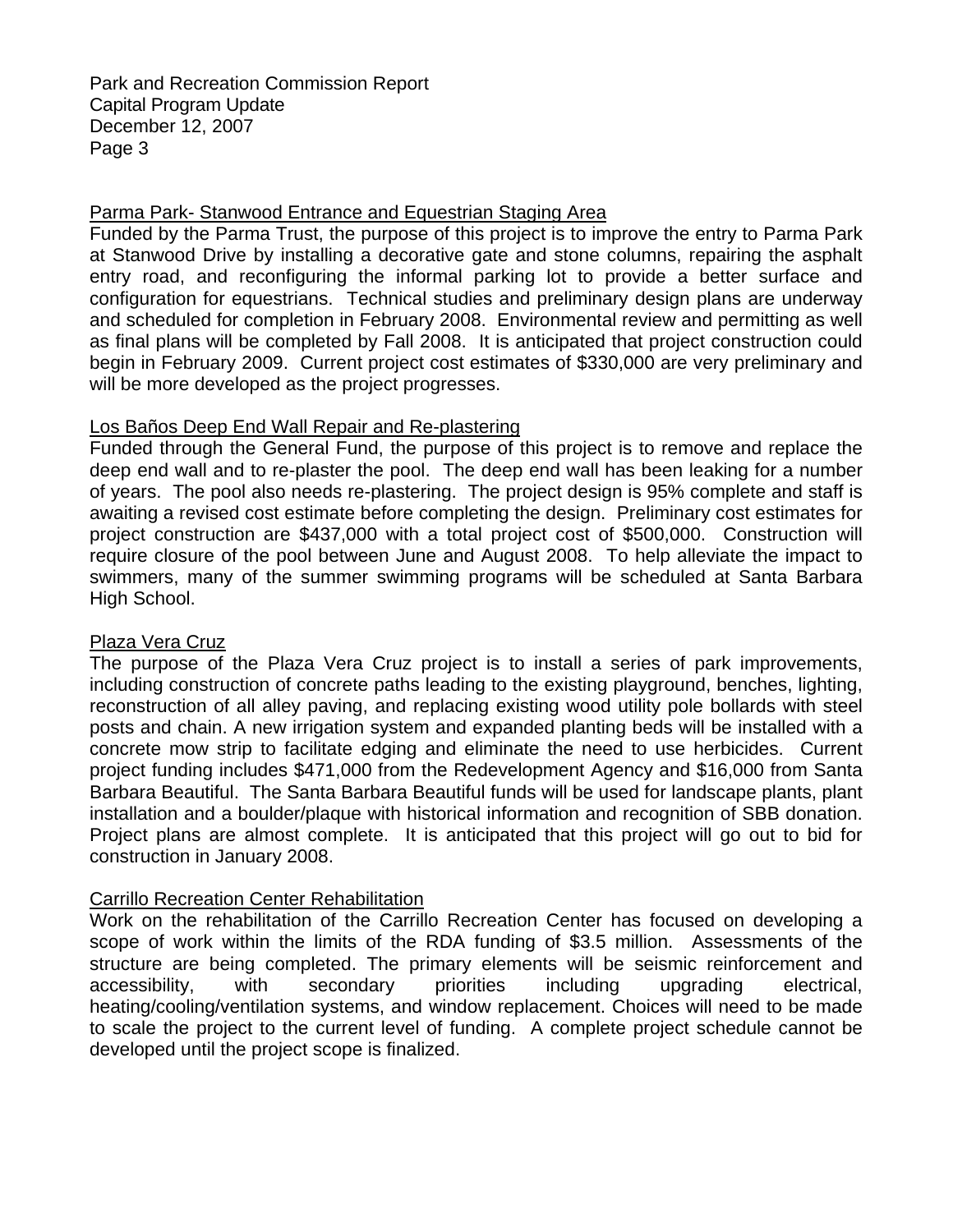| <b>Project</b>                               | General<br><b>Fund</b> | <b>Grants</b> | <b>RDA</b>  | <b>Total</b> |
|----------------------------------------------|------------------------|---------------|-------------|--------------|
| Leadbetter Beach Park                        | \$60,000               | \$135,000     | \$0         | \$195,000    |
| Los Banos Discharge                          | \$0                    | \$75,000      | \$0         | \$75,000     |
| Franceschi Park                              | \$0                    | \$300,000     | \$0         | \$300,000    |
| <b>Tennis Lighting Controls</b>              | \$10,000               | \$57,000      | \$0         | \$67,000     |
| Dwight Murphy                                | \$0                    | \$103,191     | \$0         | \$103,191    |
| <b>Bohnett Pocket Park</b>                   | \$175,000              | \$378,000     | \$0         | \$553,000    |
| Parma Park Stanwood<br>Entrance              | \$0                    | \$330,000     | \$0         | \$330,000    |
| Los Baños Deep End<br>Wall/Re-plastering     | \$500,000              | \$0           | \$0         | \$500,000    |
| Plaza Vera Cruz                              | \$0                    | \$16,000      | \$471,000   | \$487,000    |
| <b>Carrillo Rec Center</b><br>Rehabilitation | \$0                    | \$0           | \$3,500,000 | \$3,500,000  |
| Total                                        | \$745,000              | \$1,394,191   | \$3,971,000 | \$6,110,191  |

# **Project Funding for Selected Park and Recreation Capital Projects**

# **Golf Capital Project Highlights**

### Golf Maintenance Building

Funded by the Golf Enterprise Fund, the project consists of two components. 1) remodeling the existing employee restroom for ADA accessibility compliance, and 2) expanding the metal building to enclose some currently open air work spaces and provide a lockable storage room for chemicals and other hazardous supplies. After bids are received for the restroom remodel and the full cost is determined, a decision will be made whether the remainder of the project will be affordable with current funding. It is anticipated that the project could cost \$90,000.

# **Creeks Restoration/Water Quality Capital Project Highlights**

### Santa Barbara Golf Club Storm Water Management Project

The purpose of the Santa Barbara Golf Club Storm Water Management Project is to detain and treat polluted storm water and incidental urban runoff at the Santa Barbara Golf Club in